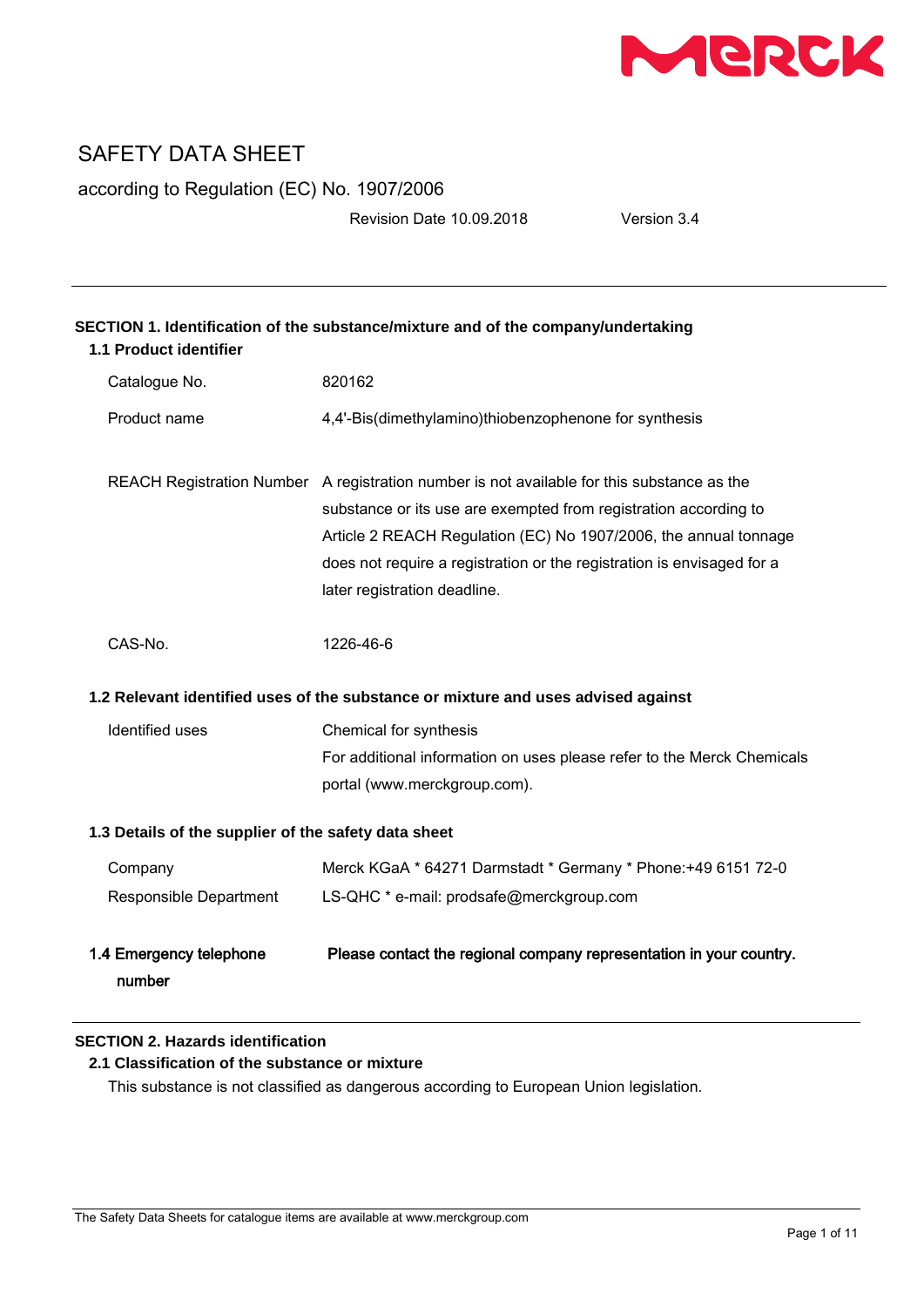# according to Regulation (EC) No. 1907/2006

Catalogue No. 620162

Product name  $4,4'-B$ is(dimethylamino)thiobenzophenone for synthesis

# **2.2 Label elements**

## **Labelling** (REGULATION (EC) No 1272/2008)

Not a hazardous substance or mixture according to Regulation (EC) No. 1272/2008.

#### **2.3 Other hazards**

None known.

# **SECTION 3. Composition/information on ingredients**

# **3.1 Substance**

| $[(CH3)2NC6H4CSC6H4-4-[N(CH3)2]$                                        | $C_{17}H_{20}N_{2}S$ (Hill) |
|-------------------------------------------------------------------------|-----------------------------|
| 214-962-6                                                               |                             |
| 284,42 g/mol                                                            |                             |
|                                                                         |                             |
| No disclosure requirement according to Regulation (EC) No.<br>1907/2006 |                             |
|                                                                         |                             |

## **3.2 Mixture**

Not applicable

## **SECTION 4. First aid measures**

## **4.1 Description of first aid measures**

After inhalation: fresh air.

In case of skin contact: Take off immediately all contaminated clothing. Rinse skin with water/ shower.

After eye contact: rinse out with plenty of water. Remove contact lenses.

After swallowing: make victim drink water (two glasses at most). Consult doctor if feeling unwell.

## **4.2 Most important symptoms and effects, both acute and delayed**

We have no description of any symptoms of toxicity.

The Safety Data Sheets for catalogue items are available at www.merckgroup.com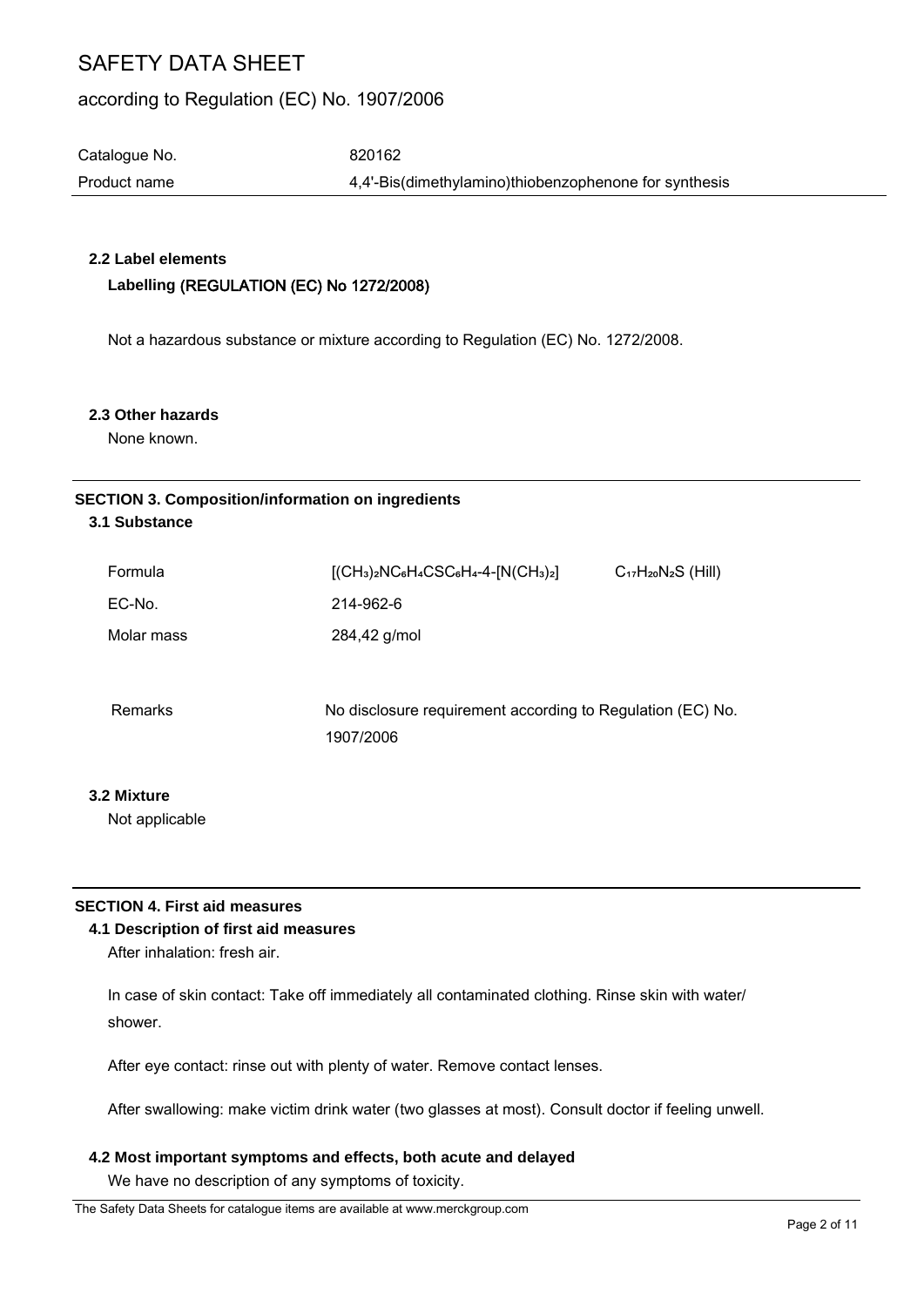# according to Regulation (EC) No. 1907/2006

Catalogue No. 620162 Product name 4,4'-Bis(dimethylamino)thiobenzophenone for synthesis

## **4.3 Indication of any immediate medical attention and special treatment needed**

No information available.

## **SECTION 5. Firefighting measures**

### **5.1 Extinguishing media**

Suitable extinguishing media Water, Foam, Carbon dioxide (CO2), Dry powder

### Unsuitable extinguishing media

For this substance/mixture no limitations of extinguishing agents are given.

### **5.2 Special hazards arising from the substance or mixture**

Combustible.

Development of hazardous combustion gases or vapours possible in the event of fire.

Fire may cause evolution of:

Sulphur oxides, nitrogen oxides

## **5.3 Advice for firefighters**

Special protective equipment for firefighters In the event of fire, wear self-contained breathing apparatus.

### Further information

Suppress (knock down) gases/vapours/mists with a water spray jet. Prevent fire extinguishing water from contaminating surface water or the ground water system.

## **SECTION 6. Accidental release measures**

## **6.1 Personal precautions, protective equipment and emergency procedures**

Advice for non-emergency personnel: Avoid inhalation of dusts. Evacuate the danger area, observe emergency procedures, consult an expert.

Advice for emergency responders:

Protective equipment see section 8.

## **6.2 Environmental precautions**

Do not let product enter drains.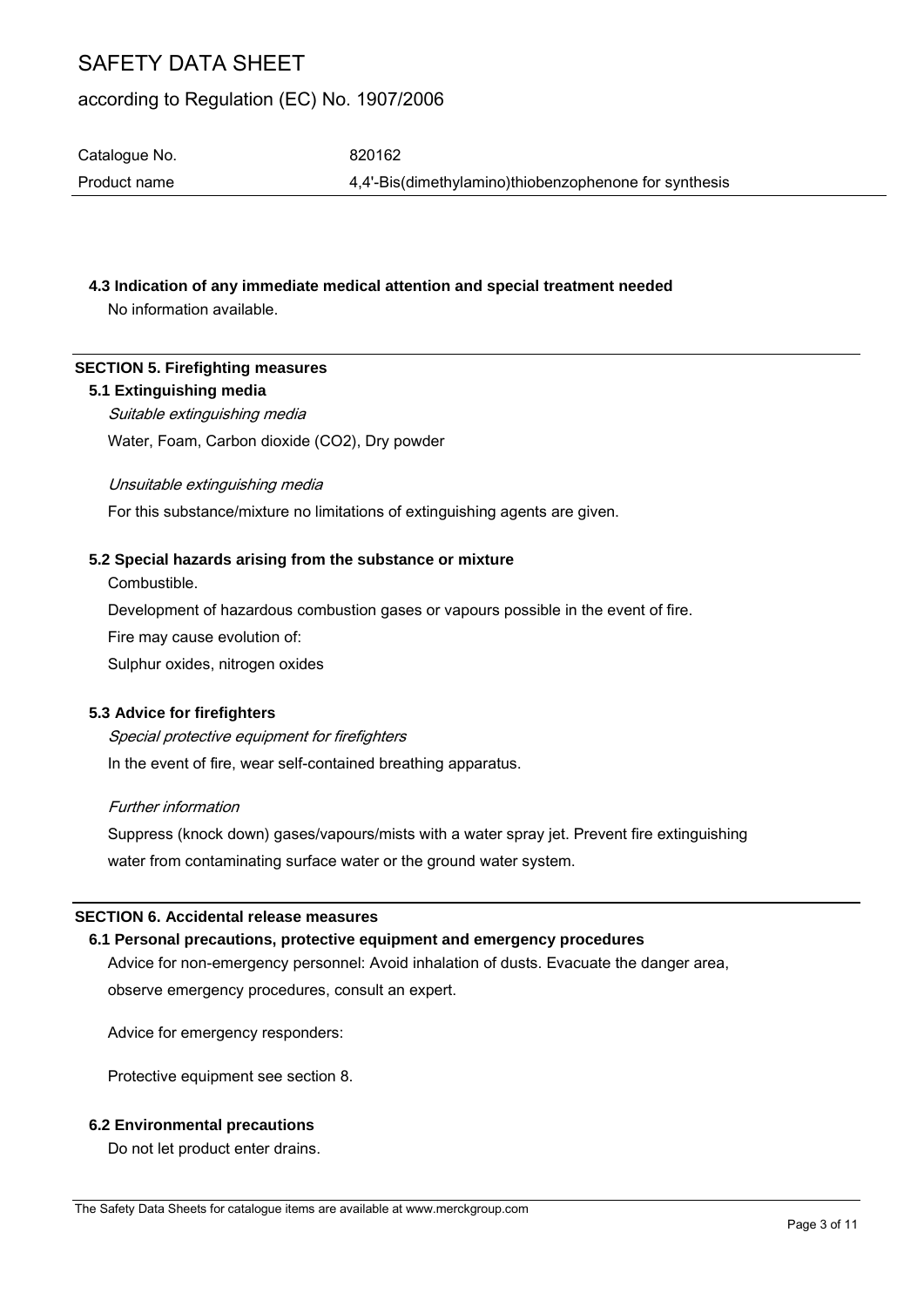# according to Regulation (EC) No. 1907/2006

| Catalogue No.<br>Product name | 820162                                                |
|-------------------------------|-------------------------------------------------------|
|                               | 4.4'-Bis(dimethylamino)thiobenzophenone for synthesis |

### **6.3 Methods and materials for containment and cleaning up**

Cover drains. Collect, bind, and pump off spills. Observe possible material restrictions (see sections 7 and 10). Take up dry. Dispose of properly. Clean up affected area. Avoid generation of dusts.

### **6.4 Reference to other sections**

Indications about waste treatment see section 13.

# **SECTION 7. Handling and storage 7.1 Precautions for safe handling**

Advice on safe handling Observe label precautions.

Hygiene measures Change contaminated clothing. Wash hands after working with substance.

## **7.2 Conditions for safe storage, including any incompatibilities**

Storage conditions Tightly closed. Dry.

Recommended storage temperature see product label.

## **7.3 Specific end use(s)**

Apart from the uses mentioned in section 1.2 no other specific uses are stipulated.

## **SECTION 8. Exposure controls/personal protection**

### **8.1 Control parameters**

## **8.2 Exposure controls**

#### Engineering measures

Technical measures and appropriate working operations should be given priority over the use of personal protective equipment.

See section 7.1.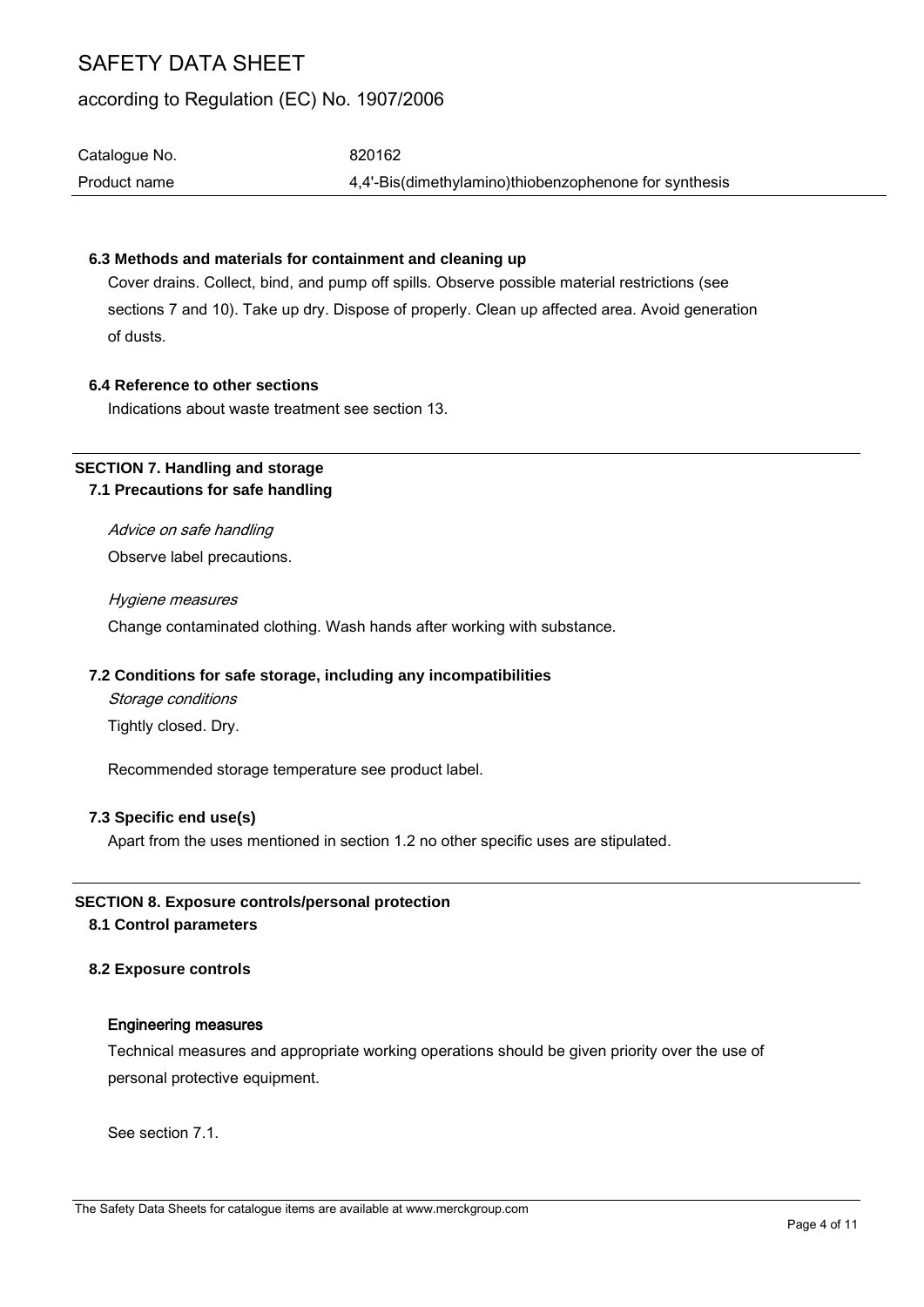# according to Regulation (EC) No. 1907/2006

| Catalogue No. | 820162                                                |
|---------------|-------------------------------------------------------|
| Product name  | 4,4'-Bis(dimethylamino)thiobenzophenone for synthesis |
|               |                                                       |

#### **Individual protection measures**

Protective clothing needs to be selected specifically for the workplace, depending on concentrations and quantities of the hazardous substances handled. The chemical resistance of the protective equipment should be enquired at the respective supplier.

Eye/face protection

Safety glasses

Hand protection

full contact:

| Glove material:     | Nitrile rubber |
|---------------------|----------------|
| Glove thickness:    | $0,11$ mm      |
| Break through time: | $>480$ min     |
|                     |                |

splash contact:

| Glove material:     | Nitrile rubber      |
|---------------------|---------------------|
| Glove thickness:    | $0.11 \, \text{mm}$ |
| Break through time: | $>480$ min          |

The protective gloves to be used must comply with the specifications of EC Directive 89/686/EEC and the related standard EN374, for example KCL 741 Dermatril® L (full contact), KCL 741 Dermatril® L (splash contact).

The breakthrough times stated above were determined by KCL in laboratory tests acc. to EN374 with samples of the recommended glove types.

This recommendation applies only to the product stated in the safety data sheet<(>,<)> supplied by us and for the designated use. When dissolving in or mixing with other substances and under conditions deviating from those stated in EN374 please contact the supplier of CE-approved gloves (e.g. KCL GmbH, D-36124 Eichenzell, Internet: www.kcl.de).

## Respiratory protection

required when dusts are generated.

Recommended Filter type: P1 filter

The entrepeneur has to ensure that maintenance, cleaning and testing of respiratory protective devices are carried out according to the instructions of the producer. These measures have to be properly documented.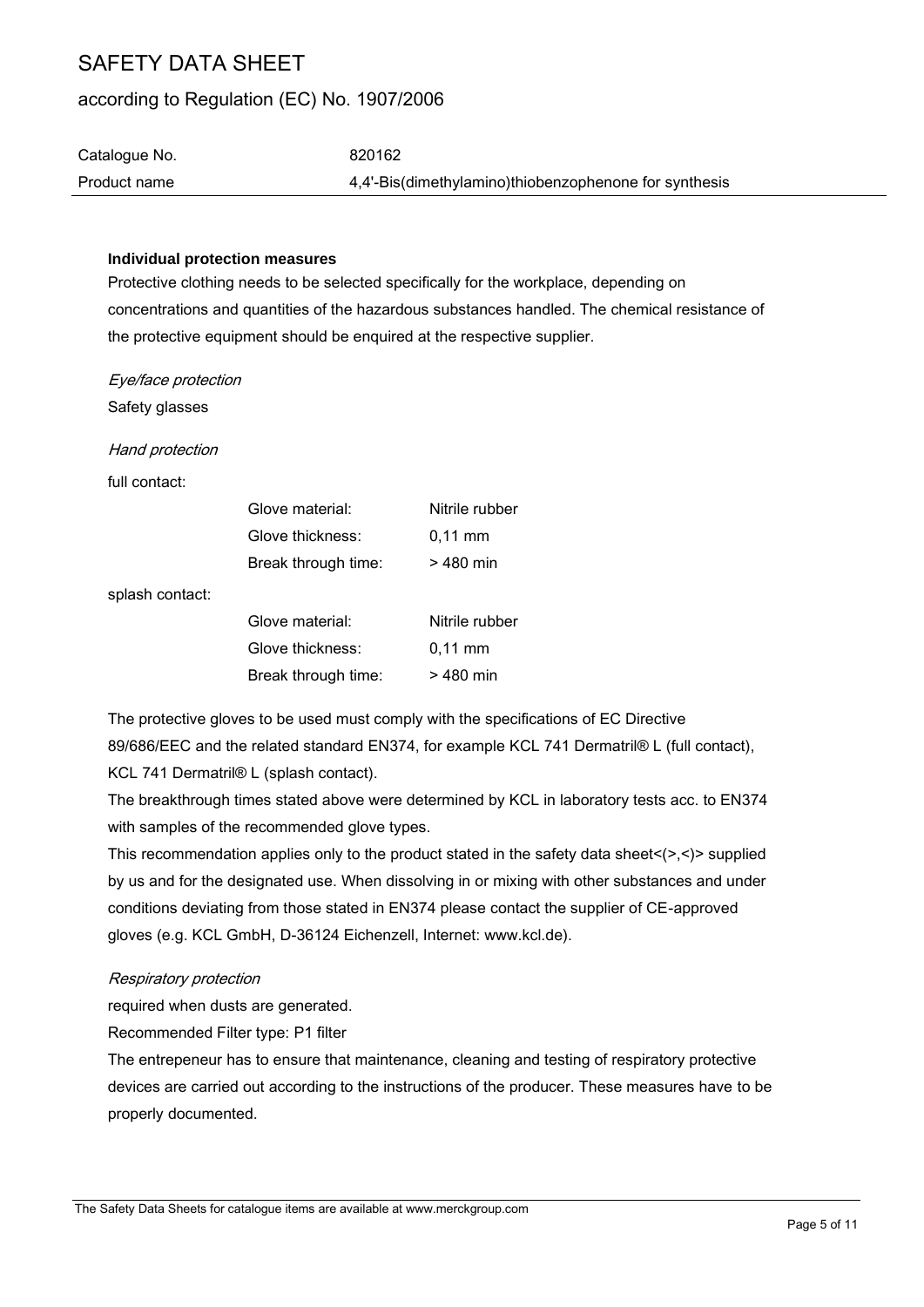# according to Regulation (EC) No. 1907/2006

Catalogue No. 620162

Product name 4,4'-Bis(dimethylamino)thiobenzophenone for synthesis

# Environmental exposure controls

Do not let product enter drains.

# **SECTION 9. Physical and chemical properties 9.1 Information on basic physical and chemical properties**

| Form                      | powder, finecrystalline   |
|---------------------------|---------------------------|
| Colour                    | violet                    |
| Odour                     | No strong odour known.    |
| Odour Threshold           | No information available. |
| pH                        | No information available. |
| Melting point             | 198 - 206 °C              |
| Boiling point             | No information available. |
| Flash point               | No information available. |
| Evaporation rate          | No information available. |
| Flammability (solid, gas) | No information available. |
| Lower explosion limit     | No information available. |
| Upper explosion limit     | No information available. |
| Vapour pressure           | No information available. |
| Relative vapour density   | No information available. |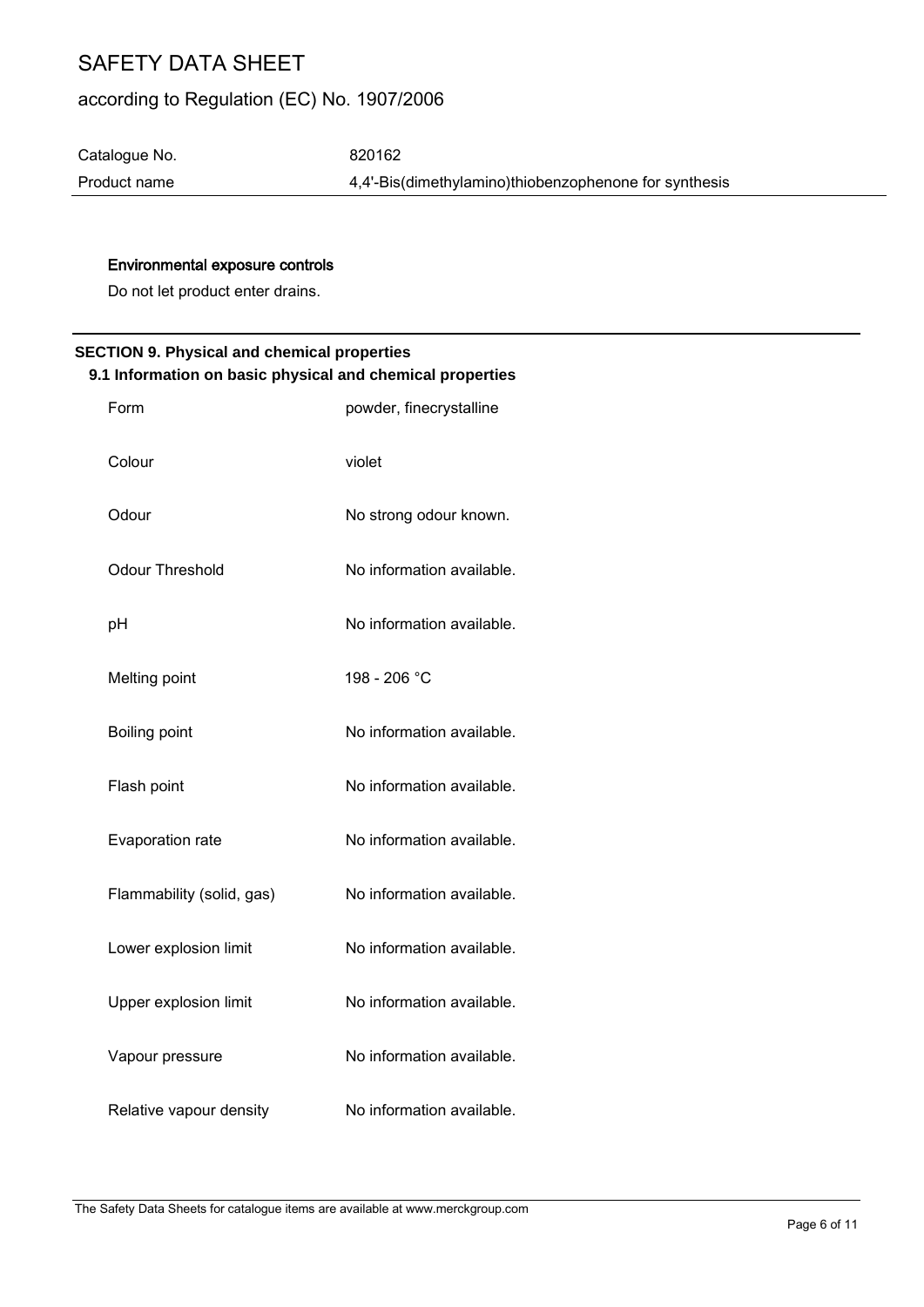# according to Regulation (EC) No. 1907/2006

| Catalogue No.               | 820162                                                |  |
|-----------------------------|-------------------------------------------------------|--|
| Product name                | 4,4'-Bis(dimethylamino)thiobenzophenone for synthesis |  |
|                             |                                                       |  |
|                             |                                                       |  |
| Density                     | No information available.                             |  |
|                             |                                                       |  |
| Relative density            | No information available.                             |  |
|                             |                                                       |  |
| Water solubility            | at 20 °C                                              |  |
|                             | insoluble                                             |  |
|                             |                                                       |  |
| Partition coefficient: n-   | log Pow: 3,11                                         |  |
| octanol/water               | (calculated)                                          |  |
|                             | (Lit.) Bioaccumulation is not expected.               |  |
|                             |                                                       |  |
| Auto-ignition temperature   | No information available.                             |  |
|                             |                                                       |  |
| Decomposition temperature   | >206 °C                                               |  |
| Viscosity, dynamic          | No information available.                             |  |
|                             |                                                       |  |
| <b>Explosive properties</b> | Not classified as explosive.                          |  |
|                             |                                                       |  |
| Oxidizing properties        | none                                                  |  |
|                             |                                                       |  |
| 9.2 Other data              |                                                       |  |
| none                        |                                                       |  |

# **SECTION 10. Stability and reactivity**

#### **10.1 Reactivity**

The following applies in general to flammable organic substances and mixtures: in correspondingly fine distribution, when whirled up a dust explosion potential may generally be assumed.

#### **10.2 Chemical stability**

The product is chemically stable under standard ambient conditions (room temperature) .

## **10.3 Possibility of hazardous reactions**

Violent reactions possible with: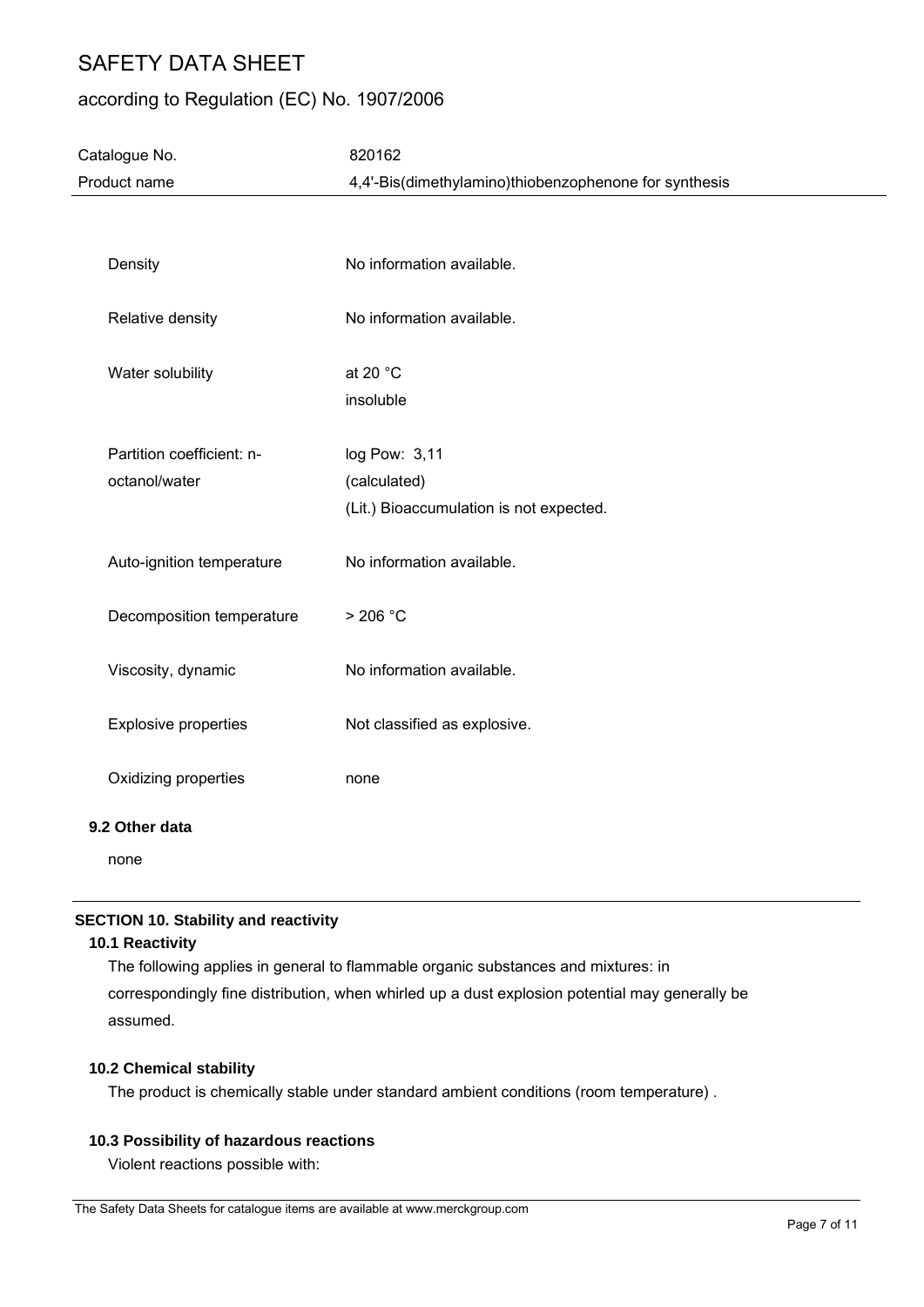# according to Regulation (EC) No. 1907/2006

Catalogue No. 620162

Product name  $4,4'-B$ is(dimethylamino)thiobenzophenone for synthesis

Strong oxidizing agents

### **10.4 Conditions to avoid**

Strong heating (decomposition).

# **10.5 Incompatible materials**

no information available

## **10.6 Hazardous decomposition products**

in the event of fire: See section 5.

# **SECTION 11. Toxicological information**

## **11.1 Information on toxicological effects**

### Acute oral toxicity

This information is not available.

Acute inhalation toxicity

This information is not available.

#### Acute dermal toxicity

This information is not available.

Skin irritation

This information is not available.

Eye irritation

This information is not available.

#### **Sensitisation**

This information is not available.

#### Germ cell mutagenicity

This information is not available.

## **Carcinogenicity**

This information is not available.

# Reproductive toxicity This information is not available.

# **Teratogenicity**

This information is not available.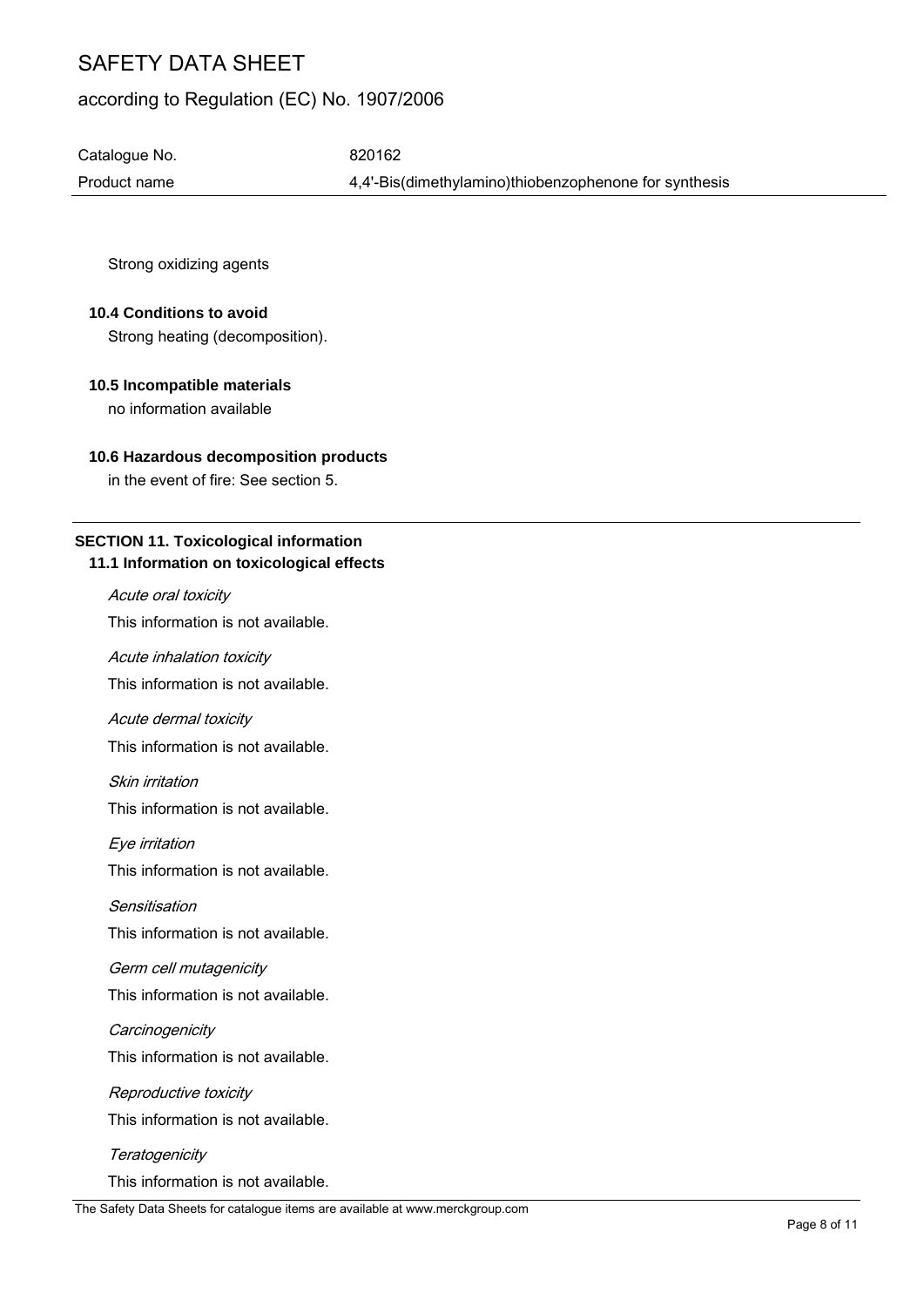# according to Regulation (EC) No. 1907/2006

Catalogue No. 620162 Product name 4,4'-Bis(dimethylamino)thiobenzophenone for synthesis

Specific target organ toxicity - single exposure This information is not available.

Specific target organ toxicity - repeated exposure This information is not available.

Aspiration hazard This information is not available.

### **11.2 Further information**

Hazardous properties cannot be excluded but are unlikely when the product is handled appropriately.

Handle in accordance with good industrial hygiene and safety practice.

## **SECTION 12. Ecological information**

# **12.1 Toxicity**

No information available.

# **12.2 Persistence and degradability**

No information available.

## **12.3 Bioaccumulative potential**

Partition coefficient: n-octanol/water

log Pow: 3,11 (calculated)

(Lit.) Bioaccumulation is not expected.

## **12.4 Mobility in soil**

No information available.

# **12.5 Results of PBT and vPvB assessment**

PBT/vPvB assessment not available as chemical safety assessment not required/not conducted.

### **12.6 Other adverse effects**

Discharge into the environment must be avoided.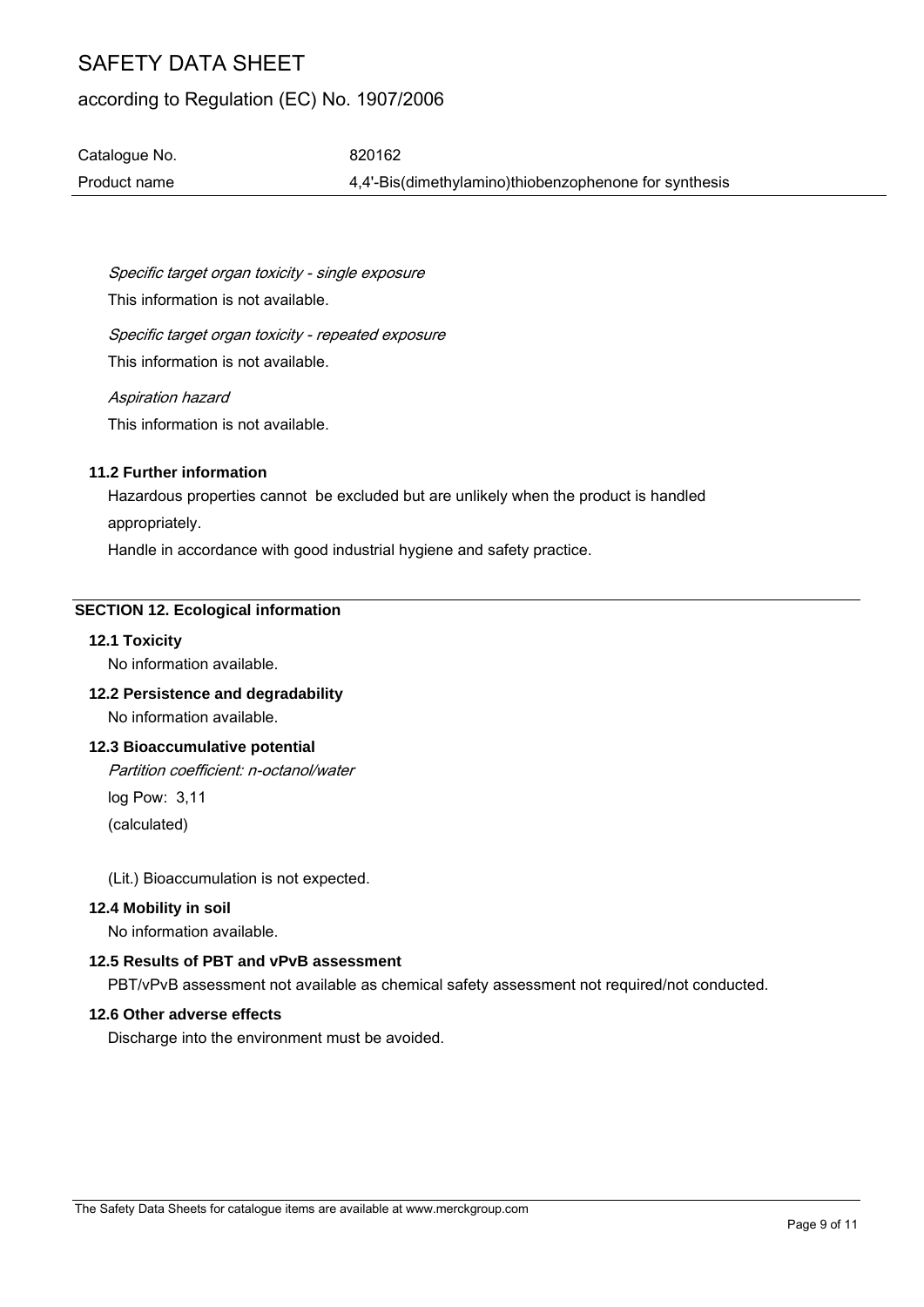# according to Regulation (EC) No. 1907/2006

Catalogue No. 620162 Product name 4,4'-Bis(dimethylamino)thiobenzophenone for synthesis

## **SECTION 13. Disposal considerations**

Waste treatment methods See www.retrologistik.com for processes regarding the return of chemicals and containers, or contact us there if you have further questions.

|               | <b>SECTION 14. Transport information</b>  |                                                                                                     |
|---------------|-------------------------------------------|-----------------------------------------------------------------------------------------------------|
|               | Land transport (ADR/RID)                  |                                                                                                     |
| $14.1 - 14.6$ |                                           | Not classified as dangerous in the meaning of transport                                             |
|               |                                           | regulations.                                                                                        |
|               | Inland waterway transport (ADN)           |                                                                                                     |
| Not relevant  |                                           |                                                                                                     |
|               | Air transport (IATA)                      |                                                                                                     |
| $14.1 - 14.6$ |                                           | Not classified as dangerous in the meaning of transport                                             |
|               |                                           | regulations.                                                                                        |
|               | Sea transport (IMDG)                      |                                                                                                     |
| $14.1 - 14.6$ |                                           | Not classified as dangerous in the meaning of transport                                             |
|               |                                           | regulations.                                                                                        |
|               |                                           | 14.7 Transport in bulk according to Annex II of MARPOL 73/78 and the IBC Code                       |
|               | Not relevant                              |                                                                                                     |
|               |                                           |                                                                                                     |
|               | <b>SECTION 15. Regulatory information</b> |                                                                                                     |
|               |                                           | 15.1 Safety, health and environmental regulations/legislation specific for the substance or mixture |

EU regulations Major Accident Hazard Legislation SEVESO III Not applicable

Regulation (EC) No 1005/2009 on substances that deplete the ozone layer not regulated